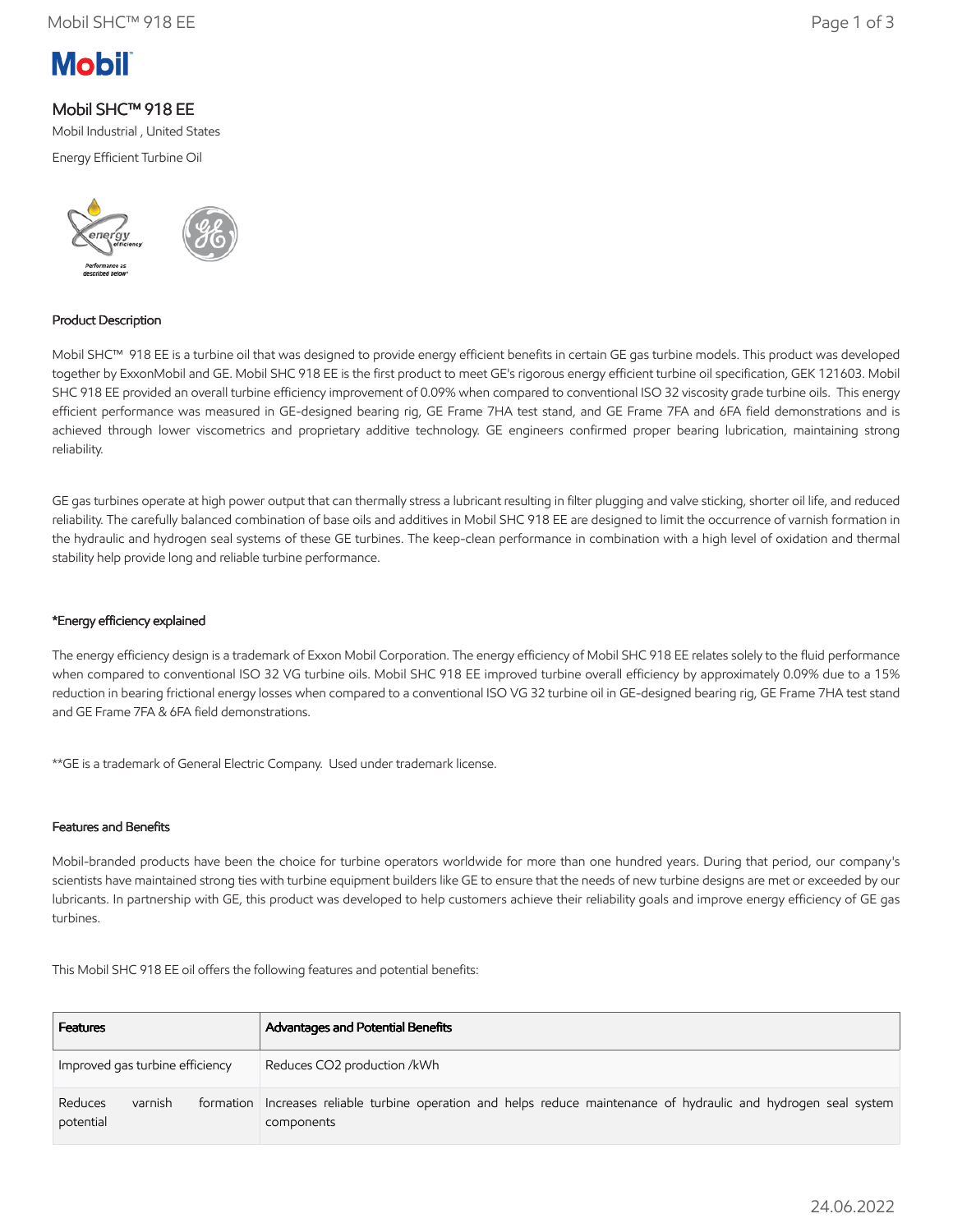| Features               |                   | <b>Advantages and Potential Benefits</b>                                                  |
|------------------------|-------------------|-------------------------------------------------------------------------------------------|
| Excellent<br>stability | thermal/oxidation | Extends oil life and reduces downtime, leading to more cost-effective, reliable operation |

# Applications

GE Frame 7 HA (multi-shaft) , 7 FA and Frame 6 FA.01 turbines.

## Specifications and Approvals

| This product meets or exceeds the requirements of: |  |
|----------------------------------------------------|--|
| GE Power GEK 121603                                |  |

# Properties and Specifications

| Property                                                                        |              |
|---------------------------------------------------------------------------------|--------------|
| Air Release, 50 C, min, ASTM D3427                                              |              |
| ASTM Color, ASTM D1500                                                          |              |
| Copper Strip Corrosion, 3 h, 100 C, Rating, ASTM D130                           |              |
| Flash Point, Cleveland Open Cup, °C, ASTM D92                                   |              |
| Foam, Sequence I, Stability, ml, ASTM D892                                      | $\Omega$     |
| Foam, Sequence I, Tendency, ml, ASTM D892                                       |              |
| Foam, Sequence II, Stability, ml, ASTM D892                                     |              |
| Foam, Sequence II, Tendency, ml, ASTM D892                                      | 10           |
| Foam, Sequence III, Stability, ml, ASTM D892                                    | $\mathbf{0}$ |
| Foam, Sequence III, Tendency, ml, ASTM D892                                     | 10           |
| FZG Scuffing, Fail Load Stage, A/8.3/90, ISO 14635-1                            |              |
| Kinematic Viscosity @ 100 C, mm2/s, ASTM D445                                   |              |
| Kinematic Viscosity @ 40 C, mm2/s, ASTM D445                                    | 18.9         |
| Neutralization Number, mgKOH/g, ASTM D974                                       |              |
| Pour Point, °C, ASTM D97                                                        |              |
| Rotating Pressure Vessel Oxidation Test, min, ASTM D2272                        |              |
| RPVOT Oxidation, after Nitrogen Sparge, 48 h, 121 C (250 F), %, ASTM D2272(mod) |              |
| Rust Characteristics, Procedure B, ASTM D665                                    |              |